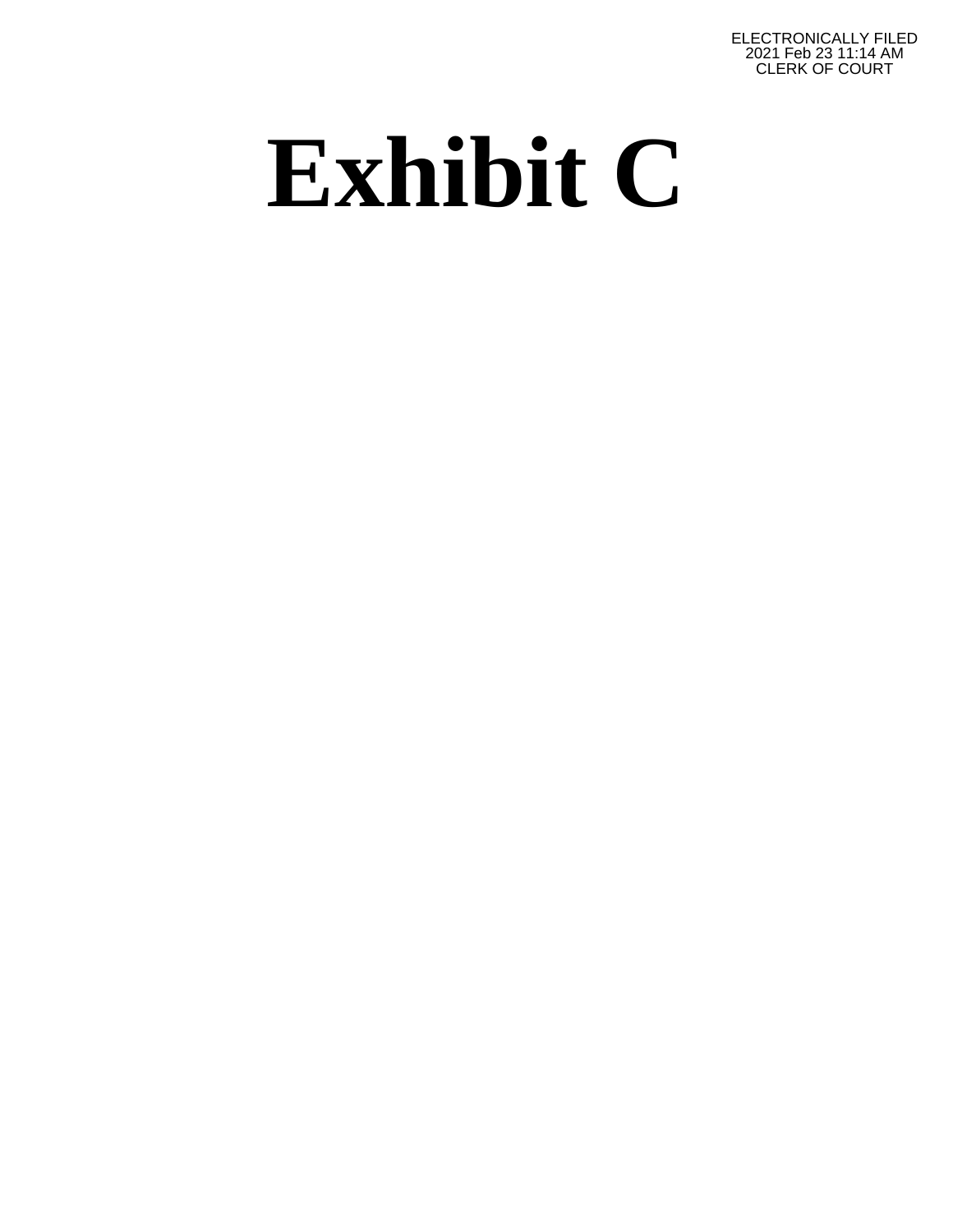| From:    | Rudolph, Lt. Karen                                                             |
|----------|--------------------------------------------------------------------------------|
| To:      | Marc Perrusquia (imprrsga); Brownlee, Louis; MEM MPD Public Information Office |
| Subject: | RE: Request for information and interview and/or statement                     |
| Date:    | Monday, July 27, 2020 6:09:05 PM                                               |

Cases I2019-024, S2019-001, and I2019-037 were not referred to any prosecution agency or outside investigative agency.

Currently, being in line with other local law enforcement agencies, there is no formal process in place for submitting use of force complaints to the District Attorney General's Office. If a citizen presents a use of force complaint to the Inspectional Services Bureau (ISB), an administrative investigation is opened. Additionally, the citizen is advised that they may also elect to submit a criminal complaint to the appropriate bureau. Regardless, if the citizen chooses to move forward with filing a criminal complaint or not, ISB will proceed with the administrative investigation. During any administrative investigation, if an ISB investigator determines that there may have been criminal misconduct on the behalf of an officer, the ISB investigator should notify the ISB commanding officer immediately. The ISB commanding officer is then required to notify the Command Staff for further direction.

All officers with the exception of William Skelton are still currently employed with the Memphis Police Department.

It is the goal of the Memphis Police Department to strengthen its services to the community by authorizing the use of Body Worn Cameras (BWC) and In Car Video (ICV) technology. The BWC/ICV program will add further clarity and transparency to the examination of police-related events. This examination aids in improvement of prosecution by adding reinforcement and authentication to police casework, methods and evidence. The BWC/ICV program has the potential to improve community relations by providing an objective record that can be used to confirm valid allegations while providing an unbiased record that may assist in disproving false allegations. Furthermore, the ICV/BWC program improves accountability by providing objective data for review.

Lt. Karen Rudolph Memphis Police Department Public Information Office 901-568-3079

-------- Original message --------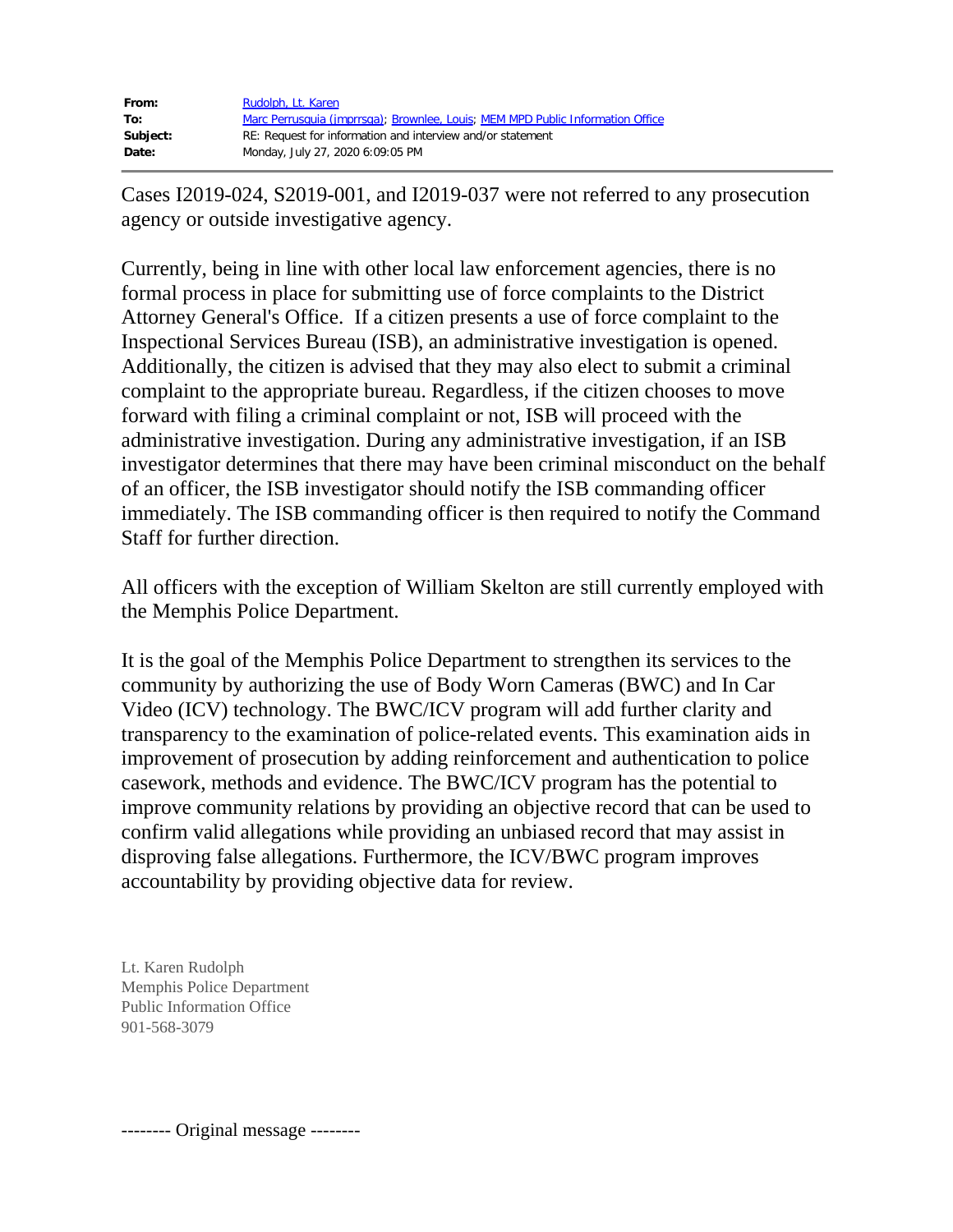From: "Marc Perrusquia (jmprrsqa)" <Marc.Perrusquia@memphis.edu> Date: 7/21/20 5:54 PM (GMT-06:00) To: "Rudolph, Lt. Karen" <Karen.Rudolph@memphistn.gov>, "Brownlee, Louis" <Louis.Brownlee@memphistn.gov>, MEM MPD Public Information Office  $<$ pio@memphistn.gov> Subject: RE: Request for information and interview and/or statement

**CAUTION:** This email originated outside of the **City of Memphis** organization. Do not click links or open attachments unless you recognize the sender and know the content is safe.

Anything on this?

## Marc Perrusquia

Director, Institute for Public Service Reporting



The University of Memphis 318 Meeman Memphis, TN 38152

O: 901.678.4238 | C: 901.634.2551

**From:** Marc Perrusquia (jmprrsqa) **Sent:** Thursday, July 16, 2020 5:23 PM **To:** Rudolph, Lt. Karen <Karen.Rudolph@memphistn.gov>; Brownlee, Louis <Louis.Brownlee@memphistn.gov>; MEM MPD Public Information Office <pio@memphistn.gov> **Subject:** Request for information and interview and/or statement

Hello,

I've reviewed more excessive force investigation files, these from 2019, and have some questions. I'd like to interview Director Rallings or a member of the MPD staff or, in the alternative, get a written statement. This is the essence of my questions:

- 1. Did you refer cases I2019-024 (Colin Berryhill), S2019-001 (William Skelton) or I2019-037 (Christopher Brunson) to any prosecutorial agency or outside investigative agency for review? If not, why not? If so, I'd like to see a copy of the referrals and answers.
- 2. What is your policy on referring excessive force cases to the District Attorney General or feds/U.S. Attorney for review?
- 3. How often do you refer such cases?
- 4. Which specific excessive force cases between Jan. 1, 2015 and the present have you referred?
- 5. Why was Ralph Confer (II2019-39) arrested in such a speedy fashion, 18 days after the incident? What made this case different from others? Did you consult the District Attorney on this one? What was the outcome of this criminal case?
- 6. Are any of these officers still on the force: Colin Berryhill, William Skelton, Christopher Brunson, Ralph Confer, Jonathan Sharman, Jonathan Halteman?